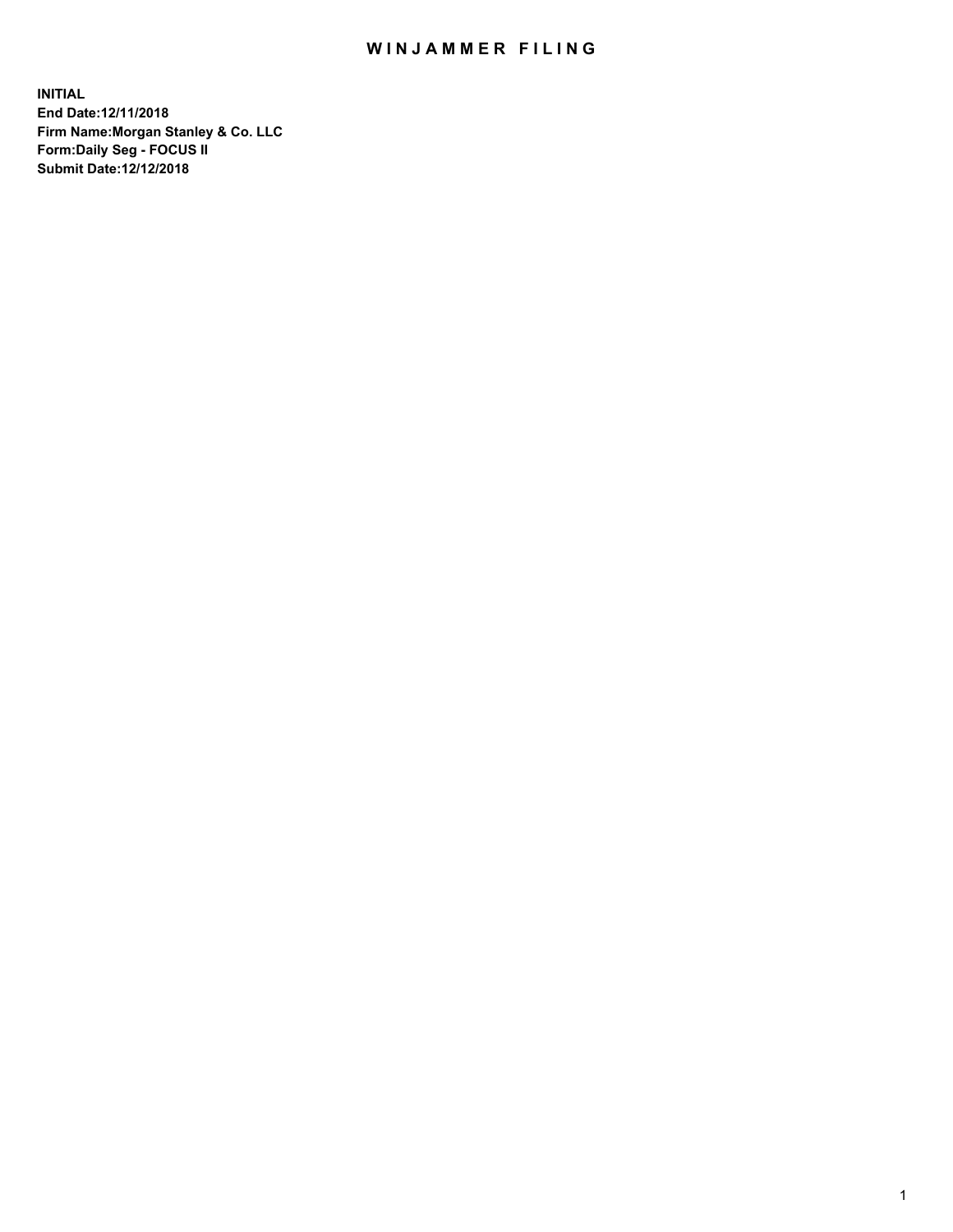**INITIAL End Date:12/11/2018 Firm Name:Morgan Stanley & Co. LLC Form:Daily Seg - FOCUS II Submit Date:12/12/2018 Daily Segregation - Cover Page**

| Name of Company                                                                   | Morgan Stanley & Co. LLC     |
|-----------------------------------------------------------------------------------|------------------------------|
| <b>Contact Name</b>                                                               | <b>Ikram Shah</b>            |
| <b>Contact Phone Number</b>                                                       | 212-276-0963                 |
| <b>Contact Email Address</b>                                                      | Ikram.shah@morganstanley.com |
| FCM's Customer Segregated Funds Residual Interest Target (choose one):            |                              |
| a. Minimum dollar amount: ; or                                                    | 280,000,000                  |
| b. Minimum percentage of customer segregated funds required:% ; or                | <u>0</u>                     |
| c. Dollar amount range between: and; or                                           | <u>00</u>                    |
| d. Percentage range of customer segregated funds required between:% and%.         | 0 <sub>0</sub>               |
| FCM's Customer Secured Amount Funds Residual Interest Target (choose one):        |                              |
| a. Minimum dollar amount: ; or                                                    | 140,000,000                  |
| b. Minimum percentage of customer secured funds required:%; or                    | <u>0</u>                     |
| c. Dollar amount range between: and; or                                           | <u>00</u>                    |
| d. Percentage range of customer secured funds required between:% and%.            | 00                           |
| FCM's Cleared Swaps Customer Collateral Residual Interest Target (choose one):    |                              |
| a. Minimum dollar amount: ; or                                                    | 92,000,000                   |
| b. Minimum percentage of cleared swaps customer collateral required:% ; or        | <u>0</u>                     |
| c. Dollar amount range between: and; or                                           | 0 Q                          |
| d. Percentage range of cleared swaps customer collateral required between:% and%. | 00                           |

Attach supporting documents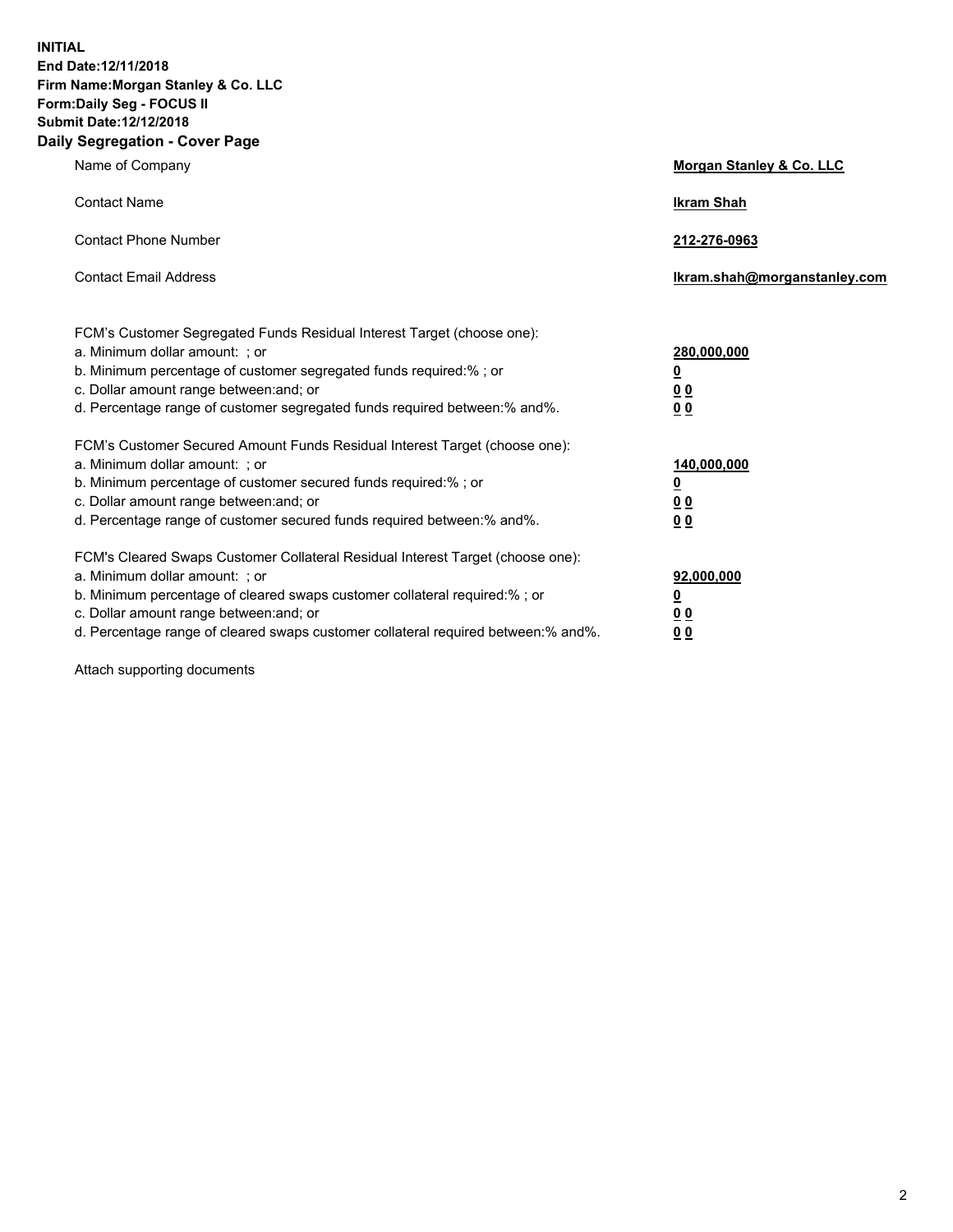## **INITIAL End Date:12/11/2018 Firm Name:Morgan Stanley & Co. LLC Form:Daily Seg - FOCUS II Submit Date:12/12/2018**

## **Daily Segregation - Secured Amounts**

Foreign Futures and Foreign Options Secured Amounts Amount required to be set aside pursuant to law, rule or regulation of a foreign government or a rule of a self-regulatory organization authorized thereunder

- 1. Net ledger balance Foreign Futures and Foreign Option Trading All Customers A. Cash **3,984,502,704** [7315]
	- B. Securities (at market) **2,027,036,116** [7317]
- 2. Net unrealized profit (loss) in open futures contracts traded on a foreign board of trade **-946,264,547** [7325]
- 3. Exchange traded options
	- a. Market value of open option contracts purchased on a foreign board of trade **6,251,823** [7335]
	- b. Market value of open contracts granted (sold) on a foreign board of trade **-6,538,702** [7337]
- 4. Net equity (deficit) (add lines 1. 2. and 3.) **5,064,987,394** [7345]
- 5. Account liquidating to a deficit and account with a debit balances gross amount **162,974,728** [7351] Less: amount offset by customer owned securities **-160,415,009** [7352] **2,559,719**
- 6. Amount required to be set aside as the secured amount Net Liquidating Equity Method (add lines 4 and 5)
- 7. Greater of amount required to be set aside pursuant to foreign jurisdiction (above) or line 6.

## FUNDS DEPOSITED IN SEPARATE REGULATION 30.7 ACCOUNTS

- 1. Cash in banks
	- A. Banks located in the United States **424,737,979** [7500]
	- B. Other banks qualified under Regulation 30.7 **785,855,394** [7520] **1,210,593,373**
- 2. Securities
	- A. In safekeeping with banks located in the United States **86,069,626** [7540]
	- B. In safekeeping with other banks qualified under Regulation 30.7 **0** [7560] **86,069,626** [7570]
- 3. Equities with registered futures commission merchants
	-
	- B. Securities **0** [7590]
	- C. Unrealized gain (loss) on open futures contracts **395,845** [7600]
	- D. Value of long option contracts **0** [7610]
- E. Value of short option contracts **0** [7615] **7,172,115** [7620]
- 4. Amounts held by clearing organizations of foreign boards of trade
	- A. Cash **0** [7640]
	- B. Securities **0** [7650]
	- C. Amount due to (from) clearing organization daily variation **0** [7660]
	- D. Value of long option contracts **0** [7670]
	- E. Value of short option contracts **0** [7675] **0** [7680]
- 5. Amounts held by members of foreign boards of trade
	-
	-
	- C. Unrealized gain (loss) on open futures contracts **-946,660,392** [7720]
	- D. Value of long option contracts **6,251,823** [7730]
	- E. Value of short option contracts **-6,538,702** [7735] **3,955,114,208**
- 6. Amounts with other depositories designated by a foreign board of trade **0** [7760]
- 7. Segregated funds on hand **0** [7765]
- 8. Total funds in separate section 30.7 accounts **5,258,949,322** [7770]
- 9. Excess (deficiency) Set Aside for Secured Amount (subtract line 7 Secured Statement Page 1 from Line 8)
- 10. Management Target Amount for Excess funds in separate section 30.7 accounts **140,000,000** [7780]
- 11. Excess (deficiency) funds in separate 30.7 accounts over (under) Management Target **51,402,209** [7785]

**0** [7305]

[7354] **5,067,547,113** [7355]

**5,067,547,113** [7360]

[7530]

A. Cash **6,776,270** [7580]

 A. Cash **2,961,094,989** [7700] B. Securities **1,940,966,490** [7710] [7740] **191,402,209** [7380]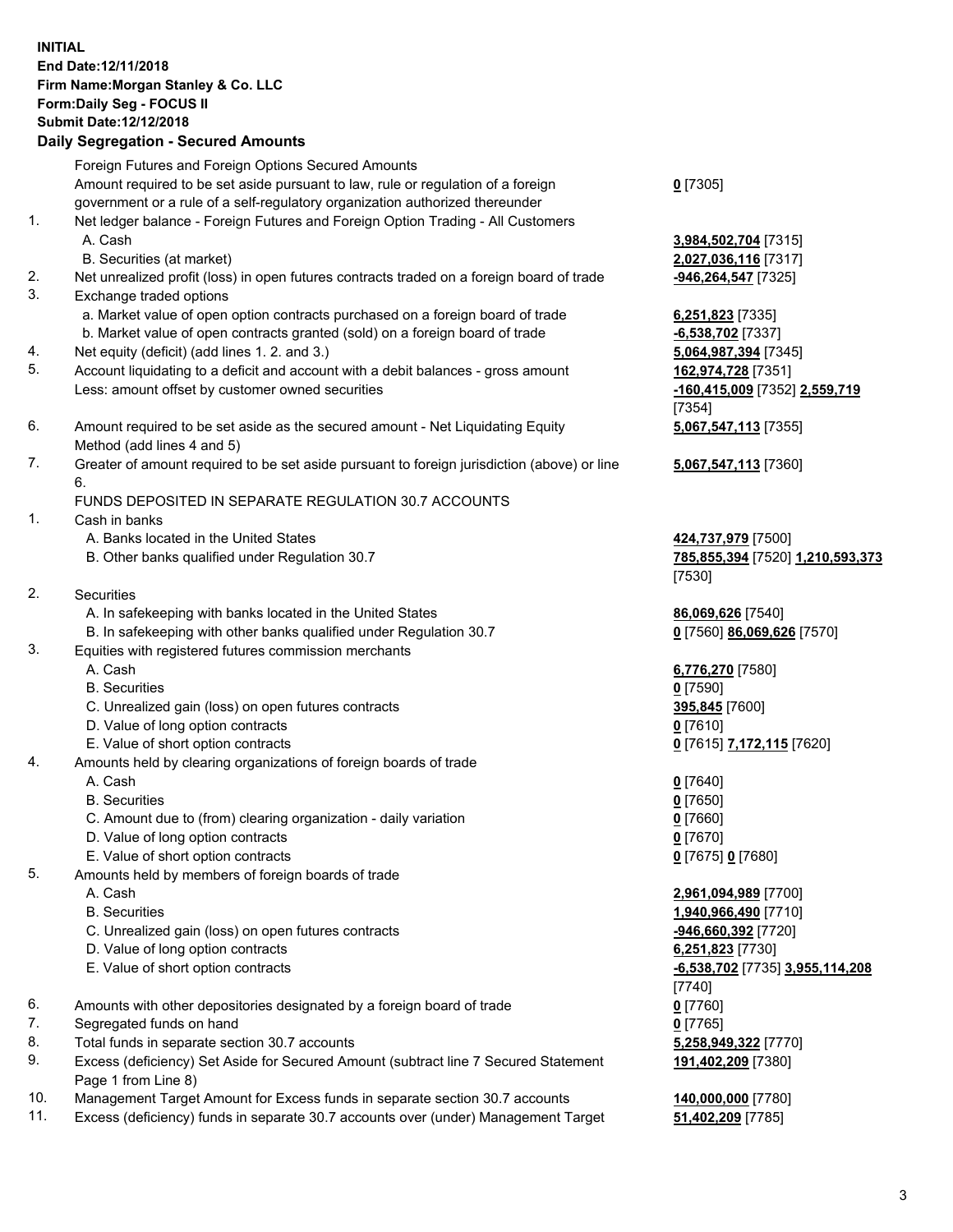**INITIAL End Date:12/11/2018 Firm Name:Morgan Stanley & Co. LLC Form:Daily Seg - FOCUS II Submit Date:12/12/2018 Daily Segregation - Segregation Statement** SEGREGATION REQUIREMENTS(Section 4d(2) of the CEAct) 1. Net ledger balance A. Cash **12,336,612,659** [7010] B. Securities (at market) **6,588,283,096** [7020] 2. Net unrealized profit (loss) in open futures contracts traded on a contract market **-1,426,855,212** [7030] 3. Exchange traded options A. Add market value of open option contracts purchased on a contract market **332,913,922** [7032] B. Deduct market value of open option contracts granted (sold) on a contract market **-467,962,422** [7033] 4. Net equity (deficit) (add lines 1, 2 and 3) **17,362,992,043** [7040] 5. Accounts liquidating to a deficit and accounts with debit balances - gross amount **377,062,021** [7045] Less: amount offset by customer securities **-358,515,179** [7047] **18,546,842** [7050] 6. Amount required to be segregated (add lines 4 and 5) **17,381,538,885** [7060] FUNDS IN SEGREGATED ACCOUNTS 7. Deposited in segregated funds bank accounts A. Cash **4,533,496,098** [7070] B. Securities representing investments of customers' funds (at market) **0** [7080] C. Securities held for particular customers or option customers in lieu of cash (at market) **1,128,235,959** [7090] 8. Margins on deposit with derivatives clearing organizations of contract markets A. Cash **6,880,893,611** [7100] B. Securities representing investments of customers' funds (at market) **0** [7110] C. Securities held for particular customers or option customers in lieu of cash (at market) **5,460,047,137** [7120] 9. Net settlement from (to) derivatives clearing organizations of contract markets **-179,251,538** [7130] 10. Exchange traded options A. Value of open long option contracts **332,913,922** [7132] B. Value of open short option contracts **-467,962,422** [7133] 11. Net equities with other FCMs A. Net liquidating equity **8,717,616** [7140] B. Securities representing investments of customers' funds (at market) **0** [7160] C. Securities held for particular customers or option customers in lieu of cash (at market) **0** [7170] 12. Segregated funds on hand **0** [7150] 13. Total amount in segregation (add lines 7 through 12) **17,697,090,383** [7180] 14. Excess (deficiency) funds in segregation (subtract line 6 from line 13) **315,551,498** [7190]

- 15. Management Target Amount for Excess funds in segregation **280,000,000** [7194]
- 16. Excess (deficiency) funds in segregation over (under) Management Target Amount Excess

4

**35,551,498** [7198]